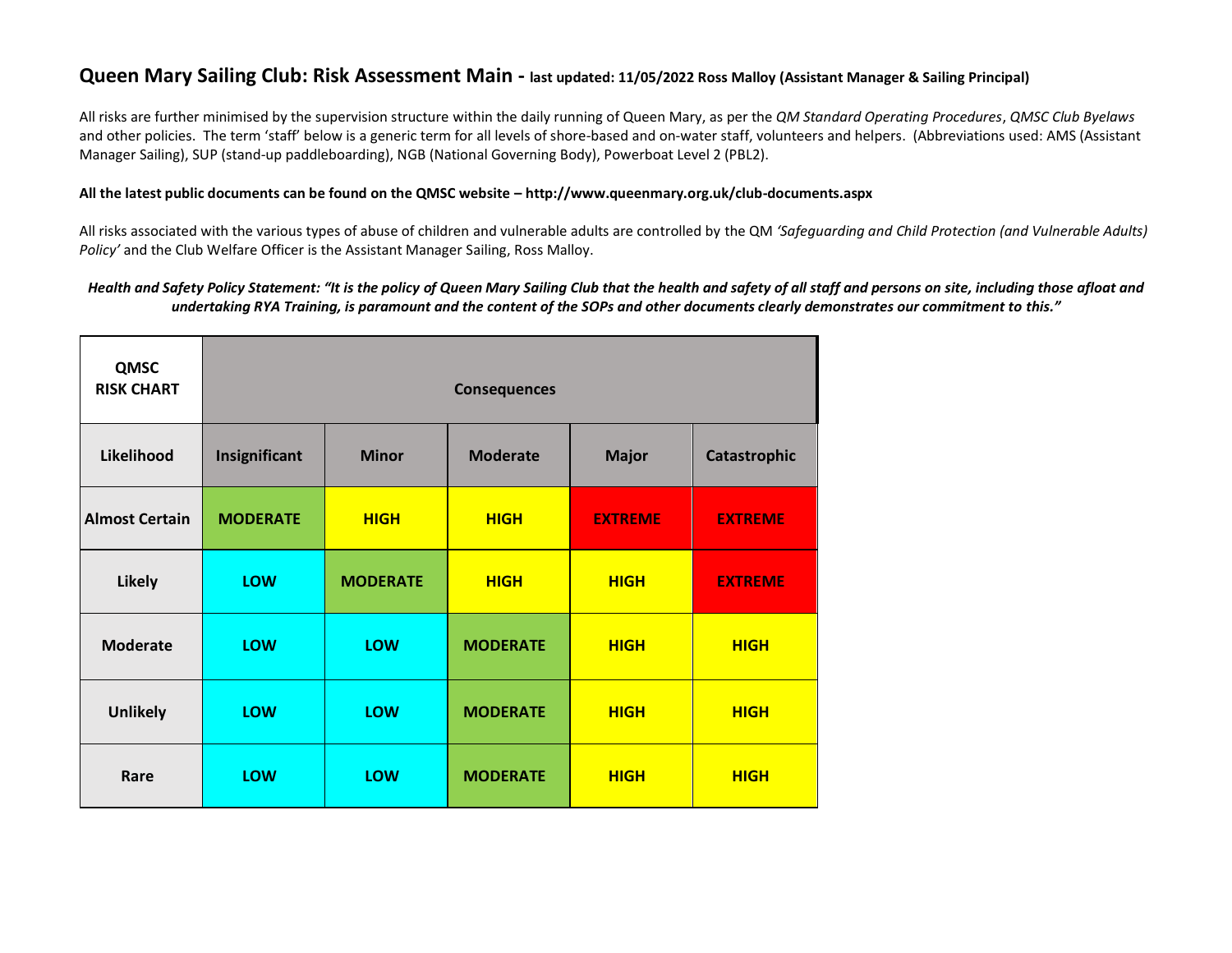#### **Risks Afloat**

| <b>HAZARD</b>    | <b>RISK TO</b>          | <b>CONTROLLED BY.</b>                                                                                                                                                                                                                                                                                                                                        | <b>FURTHER ACTION</b>                                                                                                                                                     | <b>Risk Category</b> |
|------------------|-------------------------|--------------------------------------------------------------------------------------------------------------------------------------------------------------------------------------------------------------------------------------------------------------------------------------------------------------------------------------------------------------|---------------------------------------------------------------------------------------------------------------------------------------------------------------------------|----------------------|
| Water (drowning) | All                     | <b>Observation and Safety Boat</b><br>response in line with Club<br>Safety Policy                                                                                                                                                                                                                                                                            | Display of policy in clubhouse and on<br>QMSC website                                                                                                                     | <b>HIGH</b>          |
|                  | All                     | Personal floatation device (PFD)<br>to be worn at all times whilst<br>sailing or in a powerboat. PFD<br>or harness to be worn at all<br>times whilst windsurfing by<br>those afloat (under-18s<br>windsurfing may not wear a<br>harness without a PFD). PFD to<br>be worn at all times by those<br>close to the water's edge or on<br>pontoons               | Signage on bank, visual monitoring of<br>water users by QMSC staff. Included<br>within club byelaws which all water<br>users adhere by.                                   |                      |
|                  | Students                | Safety cover provided by<br>Instructors inline with NGB<br>guidelines. All students to be a<br>minimum of 'water confident'.                                                                                                                                                                                                                                 | Radio communication between Lead<br>Instructor and Duty Officer/QM office.                                                                                                |                      |
|                  | Persons<br>racing       | Safety cover on the water<br>during racing                                                                                                                                                                                                                                                                                                                   | Radio communication between Safety<br>Helms/Crews, Duty Officer & Race<br>Officer                                                                                         |                      |
|                  | Under 18s               | QM POLICY: Persons under 18<br>must be accompanied by a<br>responsible adult onsite when<br>not under direct instruction<br>from QM staff. This means that<br>parents cannot leave the<br>premises whilst their under-18s<br>are at QM unless they have<br>appointed another responsible<br>person (not a member of staff)<br>over 18 to take loco parentis. | The Duty Officer has the authority to<br>bring anyone off the water should they<br>feel it unsafe for that person to be on<br>the water                                   |                      |
| Entrapment       | Users of QM<br>dinghies | Observation and Safety Boat<br>response in line with Club<br>Safety Policy. Masthead<br>floatation must be used (as<br>detailed in "Masthead<br>Floatation Policy and<br>Entrapment Advice" document                                                                                                                                                         | QMSC quick-release harnesses to be<br>available for use on trapeze boats.<br>Display of latest MHF Policy on display<br>in the clubhouse and available on<br>QMSC website | <b>HIGH</b>          |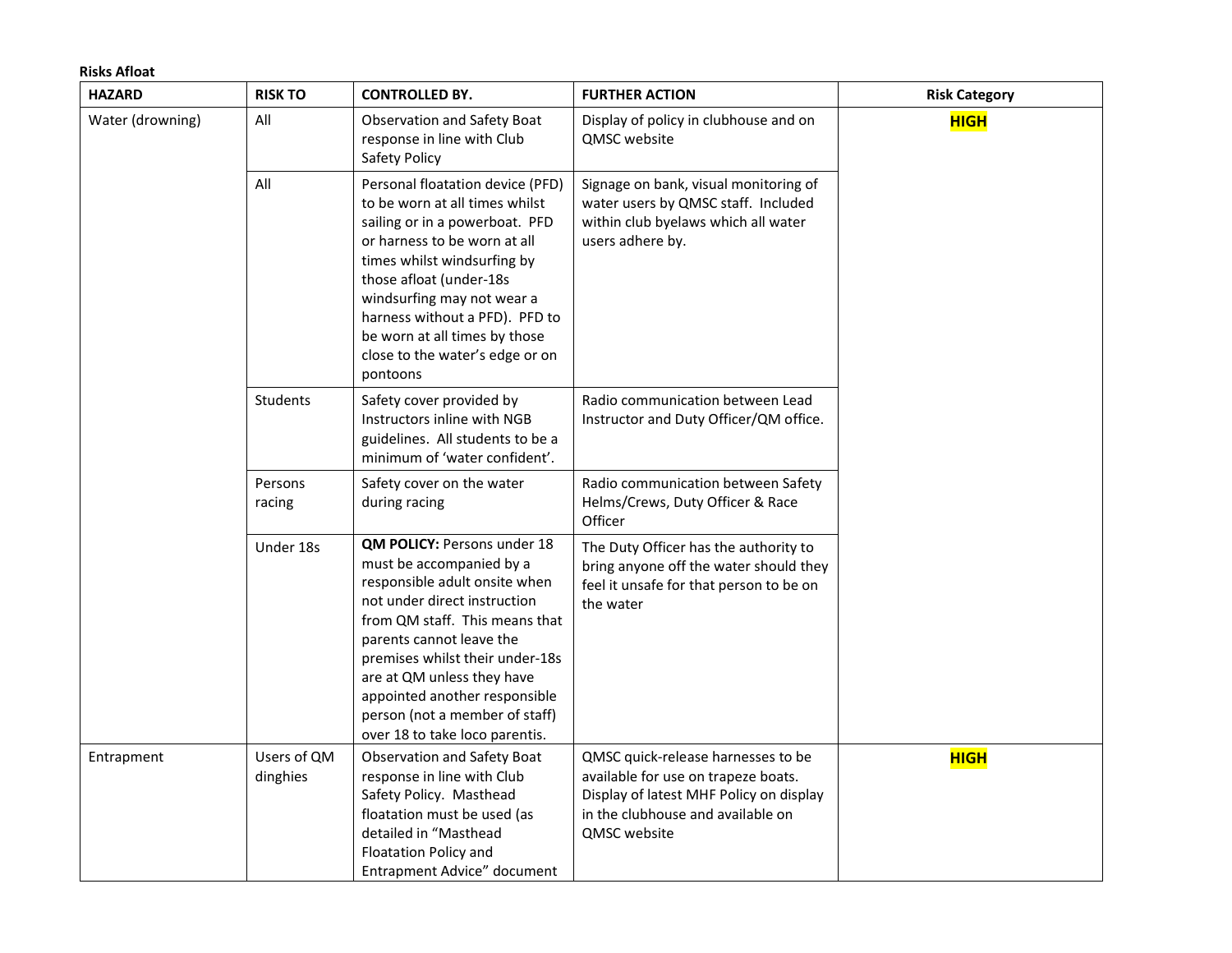|                                 | (aka MHF Policy) unless persons<br>are specifically exempted to do<br>so by the Assistant Manager<br>Sailing)                                                                                                                |                                                                                                                                                                                                                               |
|---------------------------------|------------------------------------------------------------------------------------------------------------------------------------------------------------------------------------------------------------------------------|-------------------------------------------------------------------------------------------------------------------------------------------------------------------------------------------------------------------------------|
| Students                        | All doublehander dinghies to be<br>fitted with 40L masthead float.<br>All singlehander dinghies on<br>taster sessions, RYA Level 1-2<br>and RYA Stage 1-3 courses to be<br>fitted with 9L masthead float                     | Observation and swift response to<br>capsizes from RYA qualified instructor.<br>Powerboats to carry a safety knife.<br>When Instructor teaching from<br>dinghy/windsurf - instructor to carry a<br>safety knife on person.    |
| Club<br>Members in<br>own boats | Observation and Safety Boat<br>response in line with Club<br>Safety Policy                                                                                                                                                   | Masthead floatation available to<br>borrow from QM                                                                                                                                                                            |
| All water<br>users              | Powerboat drivers, or their<br>crew, are ready to enter the<br>water to assist with the righting<br>of an inverted boat in the event<br>of an entrapment.                                                                    | Powerboat drivers, or their crew must<br>not put themselves at risk by going<br>underneath, rather by standing on top<br>of the boat and righting it promptly in<br>the normal way,                                           |
| SUP and<br>Mega SUP             | Entrapment is extremely<br>unlikely with SUP's. However all<br>students need to be briefed on<br>what to do in the event of a<br>capsize. Staff should also have<br>read relevant SOP's to know<br>what actions to be taken. | Instructors must keep constant<br>awareness of all individuals afloat. If<br>on the Mega Sup, the instructor must<br>be ready to call apon assistance if<br>required under Code purple.                                       |
| Sit on top<br>kayakers          | Entrapment is extremely<br>unlikely with a sit on top kayak<br>due to no ropes or cockpit.<br>However all students briefed on<br>what to do in the event of<br>ending up underneath the<br>kayak.                            | QM Kayak instructors to maintain a<br>constant awareness of all kayakers and<br>include in the session briefing the<br>actions to be taken in the event of<br>surfacing under a kayak:<br>Simply to 'push up and to the side' |
| Multihull<br>sailors            | Catamaran students to use<br>MHF and the importance of<br>carrying a safety knife (to be<br>able to cut trampoline) to be<br>reinforced by instructors. All                                                                  | Staff trained to understand how to use<br>the boat's safety knife to cut out the<br>trampoline of an inverted catamaran if<br>a person is believed to be entrapped                                                            |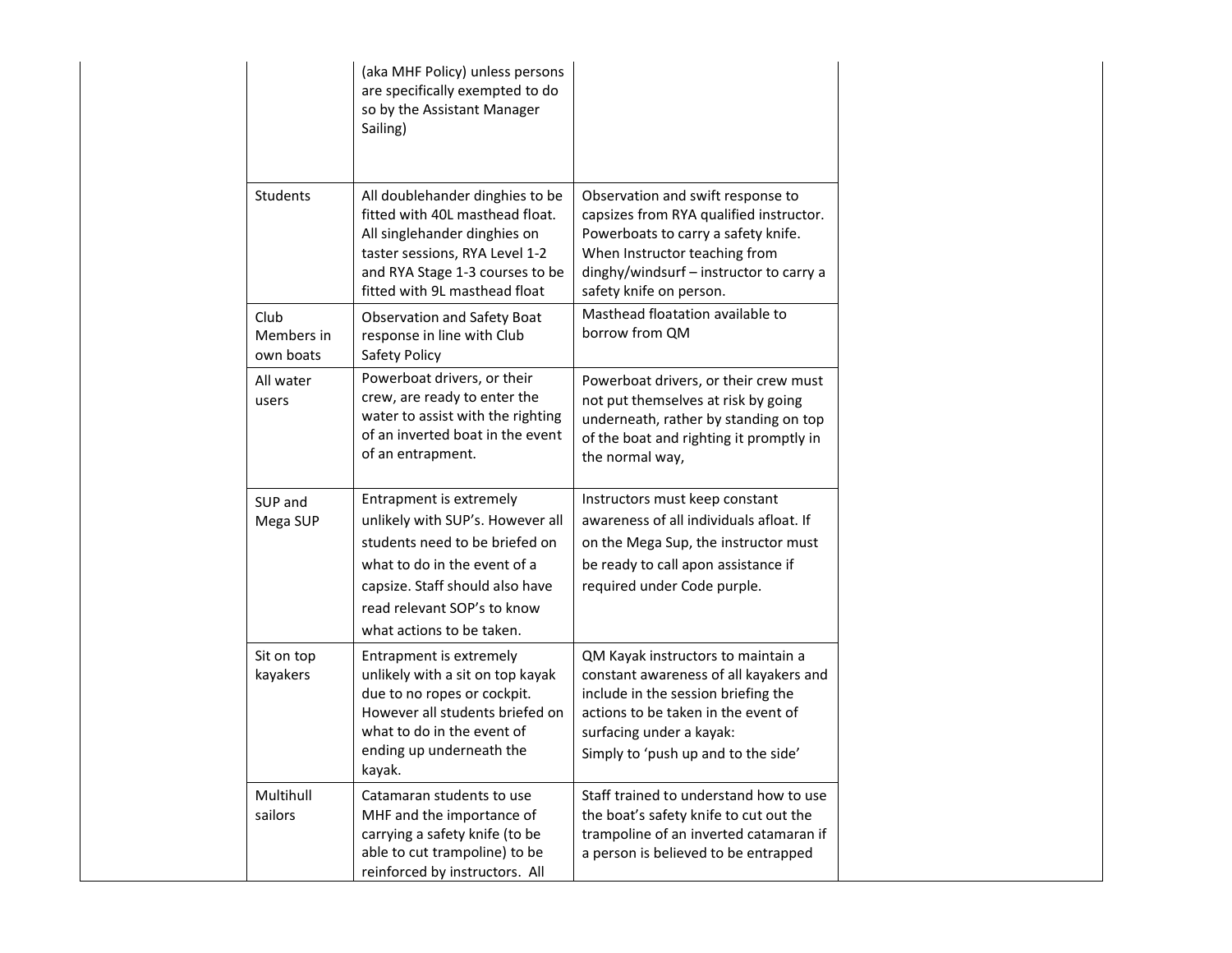|                                                             |                               | cat sailors recommended to<br>carry a safety knife as per<br>"Masthead Floatation Policy<br>and Entrapment Advice"                                                                                                                                                                                                                                                                                                                             |                                                                                                                                                                                                                     |             |
|-------------------------------------------------------------|-------------------------------|------------------------------------------------------------------------------------------------------------------------------------------------------------------------------------------------------------------------------------------------------------------------------------------------------------------------------------------------------------------------------------------------------------------------------------------------|---------------------------------------------------------------------------------------------------------------------------------------------------------------------------------------------------------------------|-------------|
| Injury From Propellers<br>or being struck by a<br>powerboat | All water<br>users            | KILL CORDS MUST BE WORN AT<br>ALL TIMES, TIGHT AROUND THE<br>TOP OF THE LEG BEFORE<br><b>ENGAGING FORWARD OR</b><br>REVERSE GEAR. THERE ARE NO<br><b>EXCEPTIONS TO THIS RULE.</b><br>Killcord lanyards (the red<br>spirally bit) should be checked<br>regularly for wear, with worn<br>ones removed from use. Solid<br>plastic killcords with no inner<br>core may not be used. Helms<br>to drive inline with Powerboat<br>Level 2 guidelines. | Promotion of the powerboat driving<br>standards in SOPs and staff training.<br>Ongoing visual checks by Duty Officer.<br>Any new staff to be fully briefed on<br>these rules before operating a<br>powerboat at QM  | <b>HIGH</b> |
|                                                             | All water<br>users            | Drivers to always switch off the<br>engine [unless in an extreme<br>emergency situation]: a) before<br>recovering people who are in<br>the water or who have any part<br>of their body in the water; b)<br>When going alongside any<br>windsurfer. Keep the engine as<br>far away as possible from<br>people at all times                                                                                                                      | Promotion of the powerboat driving<br>standards in SOPs and staff training.<br>Ongoing visual checks by Duty Officer.<br>Any new staff to be fully briefied on<br>these rules before operating a<br>powerboat at QM |             |
|                                                             | Dinghy sailors<br>being towed | Whilst it is strongly advised not<br>to perform alongside tows on<br>dinghies with crew onboard,<br>this may be necessary at times<br>(so long as the crew are<br>positioned inboard and it is safe<br>to do so).                                                                                                                                                                                                                              | Keeping alongside tows restricted in<br>this way should significantly reduce<br>the risk of someone falling between<br>the two boats and going into the<br>propeller.                                               |             |
| Risk of crew bring<br>ejected from a<br>powerboat           | Powerboat<br>crew             | Helms to communicate to crew<br>when changing gears, speed or<br>direction.<br>Helm to ensure all crew are<br>appropriately seated with 2<br>solid handholds                                                                                                                                                                                                                                                                                   | Anyone driving a powerboat at QM<br>has been authorised by the Duty<br>Officer and read/signed the<br>appropriate documents inline with QM<br>SOPs                                                                  | <b>HIGH</b> |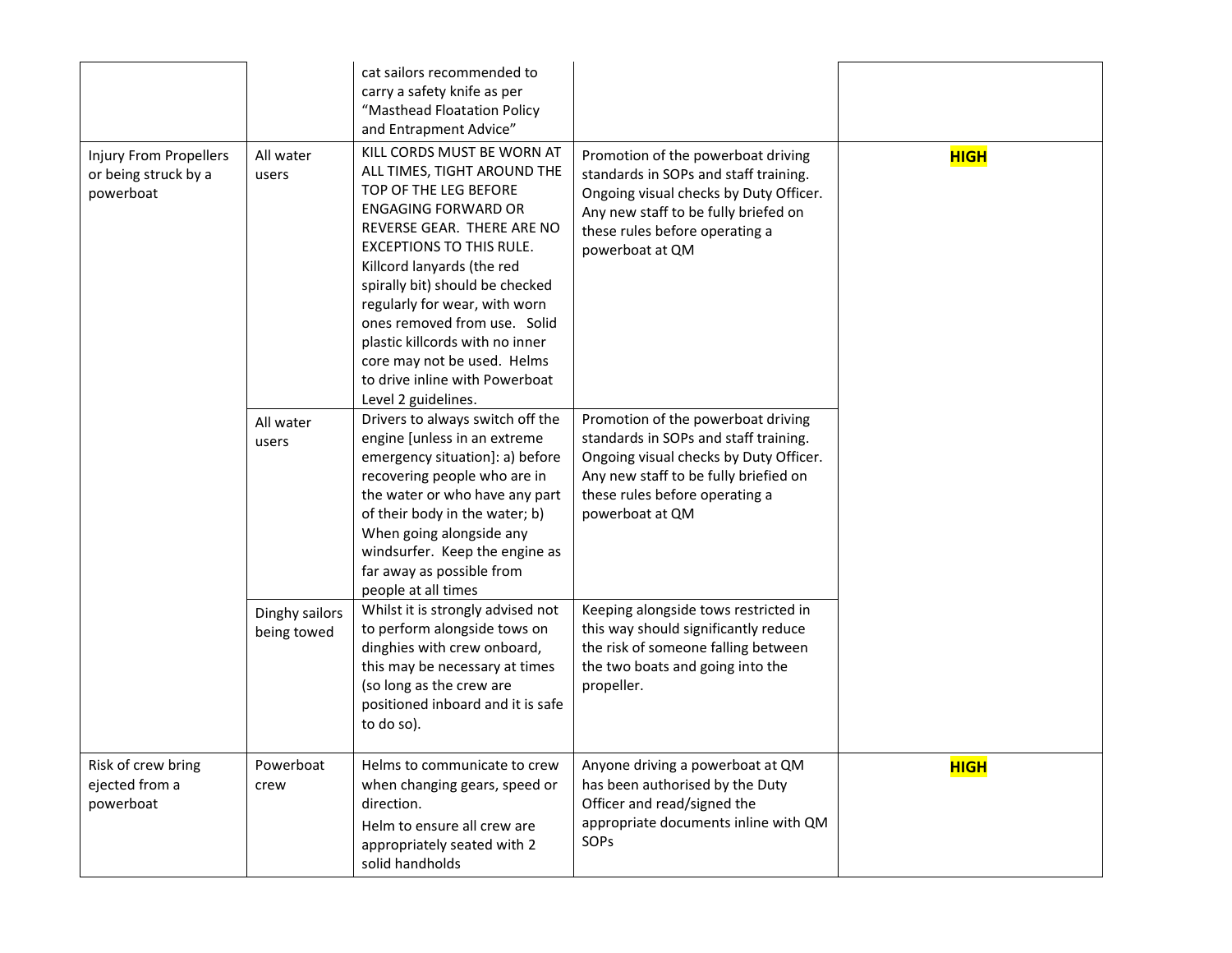| Collision with barges<br>and/or dredgers | All      | Diagrams and simple written<br>information on Daily<br>Information Board in Foyer.<br>Duty Officer and other Staff to<br>watch for breaches of rules.<br>Infringements to be notified to<br>the Assistant Manager Sailing<br>for referral to Council | Members, hirers and Day sailors<br>should be advised on good practice<br>and/or made aware of QMSC Bye-<br>laws. Guidelines to be incorporated<br>into Open SI's for Open Meeting<br>sailors.                           | <b>MODERATE</b> |
|------------------------------------------|----------|------------------------------------------------------------------------------------------------------------------------------------------------------------------------------------------------------------------------------------------------------|-------------------------------------------------------------------------------------------------------------------------------------------------------------------------------------------------------------------------|-----------------|
| Cold and<br>Hypothermia                  | Students | Adequate briefing and provision<br>of wetsuit                                                                                                                                                                                                        | Instructors to monitor<br>group/individuals for signs of cold.<br>Duty Officer to take into consideration<br>water temperature and ability of<br>students                                                               | <b>MODERATE</b> |
|                                          | Staff    | Use of qualified, experienced,<br>trained staff                                                                                                                                                                                                      | Senior Instructor supervision and<br>monitoring of well being                                                                                                                                                           |                 |
|                                          | Hirers   | Adequate briefing and provision<br>of wetsuit                                                                                                                                                                                                        | Observation and Safety Boat response<br>in line with Club Safety Policy                                                                                                                                                 |                 |
|                                          | All      | Wetsuit or dry suit to be worn<br>by all dinghy sailors and<br>windsurfers, from 1 October to<br>31 March, as per Club Bye Laws                                                                                                                      | Observation and Safety Boat response<br>in line with Club Safety Policy. Water<br>temperature to be monitored, with<br>temperature displayed on Daily<br>Information Board in Foyer. Foil<br>blankets in Safety Barrels |                 |
|                                          |          |                                                                                                                                                                                                                                                      |                                                                                                                                                                                                                         |                 |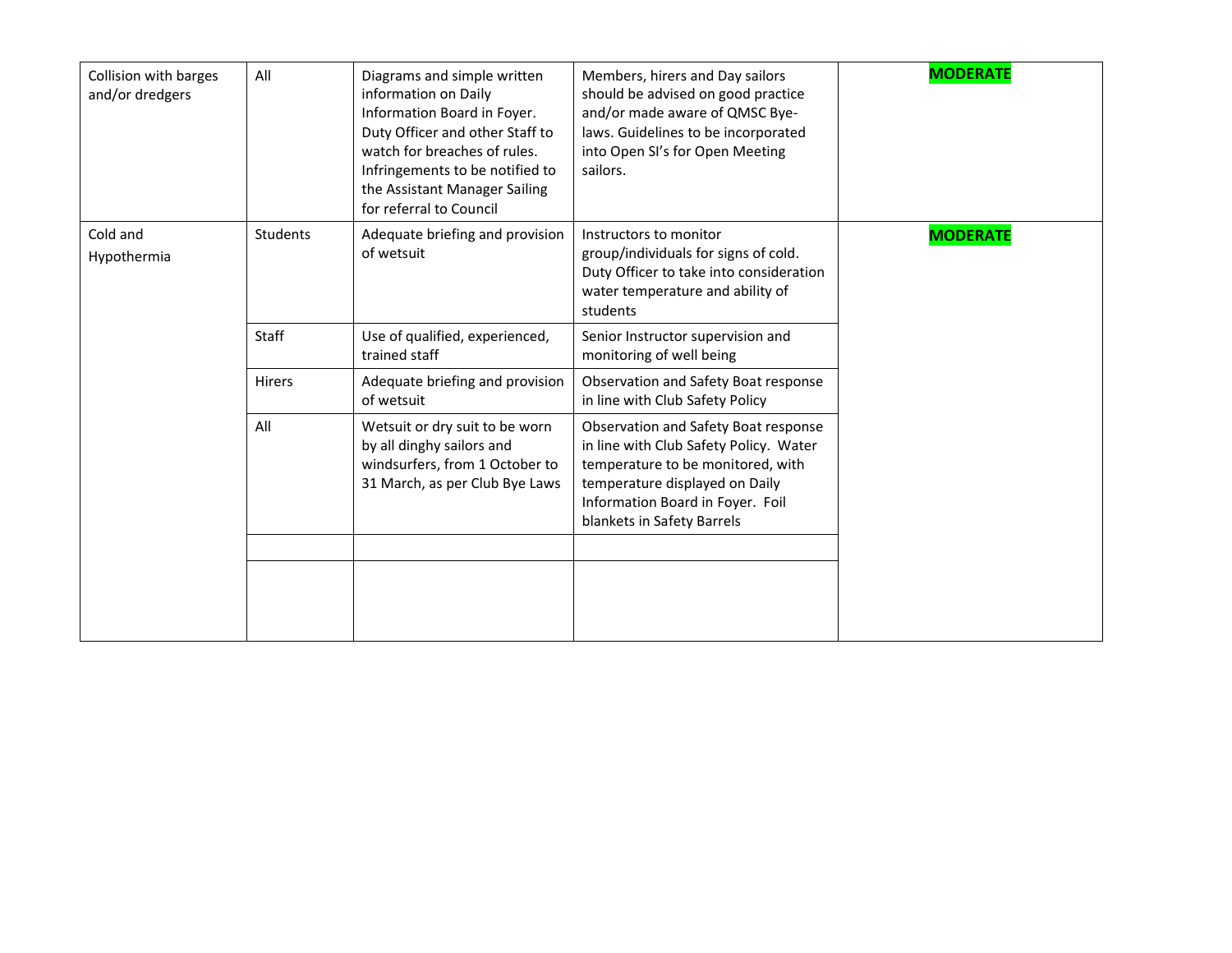| Heat and Hyperthermia                                                                                      | Students and<br>staff | Regular breaks for rehydration<br>and shade. Encouragement<br>from Instructors/Senior<br>Instructors for groups to re-<br>hydrate                                                                                                                                                                                                                     | Senior Instructor supervision                                                                                                                                                                                                                                                                                                              | <b>MODERATE</b> |
|------------------------------------------------------------------------------------------------------------|-----------------------|-------------------------------------------------------------------------------------------------------------------------------------------------------------------------------------------------------------------------------------------------------------------------------------------------------------------------------------------------------|--------------------------------------------------------------------------------------------------------------------------------------------------------------------------------------------------------------------------------------------------------------------------------------------------------------------------------------------|-----------------|
| Sunburn                                                                                                    | Students and<br>staff | Instructors should 'recommend'<br>to adults and 'strongly<br>recommend' to children that<br>they apply a high-factor sun<br>cream before of sessions, and<br>frequently throughout the day.<br>Instructors to build in regular<br>shade opportunities in periods<br>of strong sunlight                                                                | Sun cream is provided by QM for those<br>who do not have their own (especially<br>Juniors) and is kept in the office.<br>Information sent out within course<br>confirmation letters of importance of<br>providing own suncream/sunhats.<br>Information & advice included in<br>parents briefing at beginning of junior<br>holiday courses. | LOW             |
| <b>Cut Feet</b>                                                                                            | All                   | Suitable footwear should be<br>worn by students and staff<br>when operating ashore or<br>afloat (some windsurfer,<br>kayakers, SUPers may prefer<br>bare feet when afloat). For<br>participation in sailing,<br>windsurfing & raft-building<br>trainers, windsurf/dinghy<br>shoes/boots are OK whereas<br>Crocs, flip-flops, sandals etc. are<br>not) | Instructor briefings for students                                                                                                                                                                                                                                                                                                          | LOW             |
| Trapped body parts<br>between boat and<br>pontoon                                                          | All                   | Students to be briefed by<br>Instructors to prevent                                                                                                                                                                                                                                                                                                   | Any trip hazards on pontoons (or<br>damage to pontoons) to be dealt with<br>as soon as they are discovered.<br>Pontoons to be regularly swept of<br>guano                                                                                                                                                                                  | LOW             |
| Windsurfers, kayakers<br>and SUPers injuring<br>themselves by falling<br>off the kit into shallow<br>water | All                   | Students/hirers/other<br>windsurfers to be cautioned, as<br>far as is reasonably possible, by<br>instructors/hire assistants/staff<br>that the water by the shore is<br>shallow very close to the shore                                                                                                                                               | The discipline specific SOPs to highlight<br>any specific hazards for Instructors to<br>be made aware of and include in<br>session briefings                                                                                                                                                                                               | LOW             |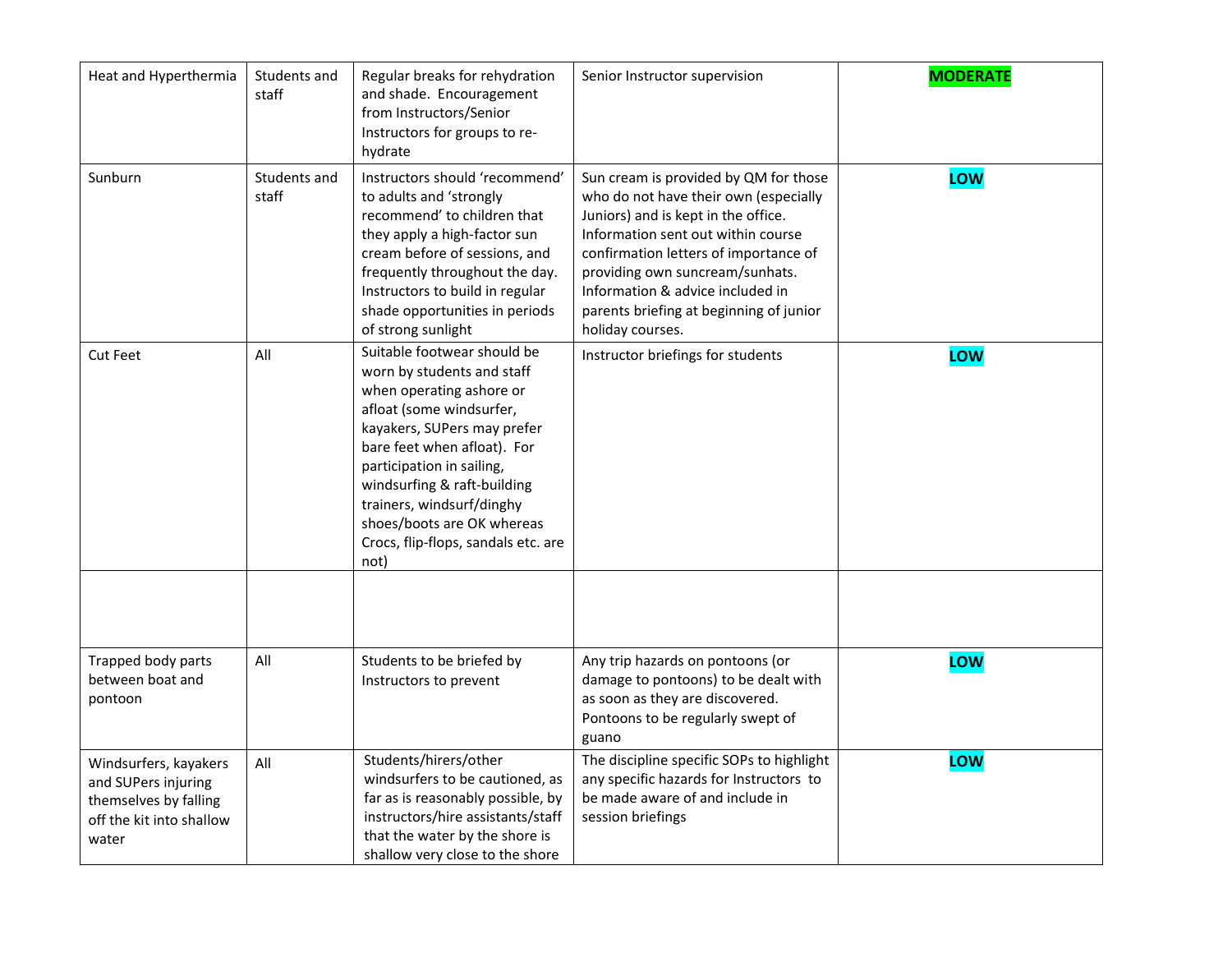| Injury to student within<br>a QM run session | Students               | Instructors to be trained and<br>assessed to run the activity<br>(through formal NGB Instructor<br>qualifications or inhouse<br>Instructor qualifications,<br>inductions and on going staff<br>training). QM to ensure<br>appropriate ratios are<br>maintained. Instructor to<br>maintain contstant awareness<br>and group control. QM code of<br>conduct to be available to all<br>students prior to coming to QM<br>with expectations of student<br>behaviour.                                                                                        | Qualfications and ratios inline with QM<br>SOPs and NGB/AALA guidelines (where<br>appropriate). Duty Officer to oversee<br>all activities on the day and be<br>available for back up. Duty Officer to<br>remove anybody from a session that<br>deems to be unsafe to themselves or<br>any other user of the club | LOW |
|----------------------------------------------|------------------------|---------------------------------------------------------------------------------------------------------------------------------------------------------------------------------------------------------------------------------------------------------------------------------------------------------------------------------------------------------------------------------------------------------------------------------------------------------------------------------------------------------------------------------------------------------|------------------------------------------------------------------------------------------------------------------------------------------------------------------------------------------------------------------------------------------------------------------------------------------------------------------|-----|
| Head Injuries                                | Students and<br>hirers | QM POLICY: All junior beginner<br>dinghy sailing students and all<br>those in the 8-11 group must<br>wear helmets when the rig is in<br>place on the boat. Instructors<br>may require students to wear<br>helmets at other times and the<br>DO or a SI can enforce the<br>wearing of helmets at any time.<br>Helmets must be worn by<br>juniors participating in raft<br>building & kayaking. Helmets<br>should always be made<br>available to students as some<br>may wish to wear one even<br>when the instructor does not<br>feel it to be necessary |                                                                                                                                                                                                                                                                                                                  | LOW |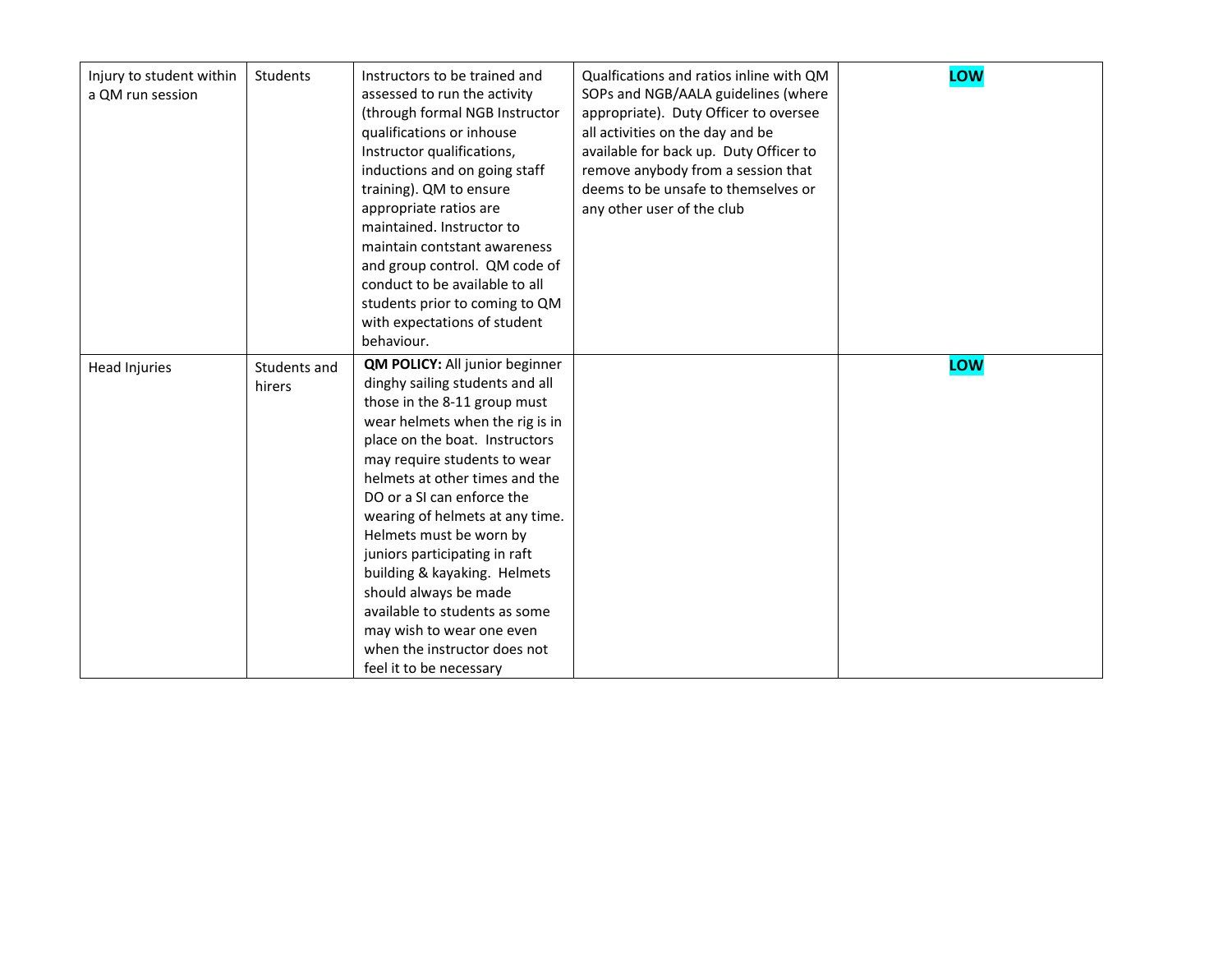|                                                                    | Club<br>Members    | QM helmets available for use                                                                                                                                                                                                                                                                                                                                                                                                  | Such boat owners typically: 1) have<br>greater experience levels and; 2) are<br>better positioned to avoid head<br>injuries and make an informed choice<br>as to whether or not to wear a helmet                                                                                                                                                                                 |     |
|--------------------------------------------------------------------|--------------------|-------------------------------------------------------------------------------------------------------------------------------------------------------------------------------------------------------------------------------------------------------------------------------------------------------------------------------------------------------------------------------------------------------------------------------|----------------------------------------------------------------------------------------------------------------------------------------------------------------------------------------------------------------------------------------------------------------------------------------------------------------------------------------------------------------------------------|-----|
|                                                                    | All                | Diagnosis of serious head<br>injury, either immediate or<br>delayed                                                                                                                                                                                                                                                                                                                                                           | All head injuries reported to the Duty<br>Officer. DO treats and assesses the<br>head injury. All patients leave with the<br>QM advice sheet for head injuries with<br>symptoms to look out for should the<br>condition deteriorate. Any doubt or<br>abnormal symptons, precaution is<br>taken to recommend the patient seek<br>medical advice, or emergency services<br>called. |     |
| Reservoir Inlet/Outlet<br>(irregular movement of<br>surface water) | All                | Diagrams and simple written<br>information on Daily<br>Information Board in foyer<br>indicating all to keep out. Duty<br>Officer and other staff to watch<br>for breaches of rules.<br>Infringements to be notified to<br>the Assistant Manager Sailing<br>for referral to Council.                                                                                                                                           | Members, hirers and day sailors<br>should be advised on good practice<br>and/or made aware of QMSC Bye-<br>laws. Guidelines to be incorporated<br>into Open Sailing Instructions for open<br>meeting sailors.                                                                                                                                                                    | LOW |
| Reservoir Outlet<br>(risk of drowning)                             | All                | Diagrams and simple written<br>information on Daily<br>Information Board in foyer<br>indicating all to keep out. Duty<br>Officer and other staff to watch<br>for breaches of rules.<br>Infringements to be notified to<br>the Assistant Manager Sailing<br>for referral to Council. SOP-<br><b>Overview of Operating. All</b><br>staff read. All persons to stay<br>at least 20 meters away from<br>Outlet. Risk of drowning. | Members, hirers and day sailors<br>should be advised on good practice<br>and/or made aware of QMSC Bye-<br>laws. Guidelines to be incorporated<br>into Open Sailing Instructions for open<br>meeting sailors. Staff to brief students<br>before going afloat on restrictions.                                                                                                    | LOW |
| Being abandoned on<br>the water when water<br>has closed           | All water<br>users | All students counted in by<br>instructor. Regular observation<br>of water by DO and other staff,<br>as per QM Safety Policy.                                                                                                                                                                                                                                                                                                  | At water close, the DO to ensure that<br>the water has been cleared of all<br>persons and equipment with a visual<br>and/or actual sweep of the water<br>made (visual: using binoculars; actual:                                                                                                                                                                                 | LOW |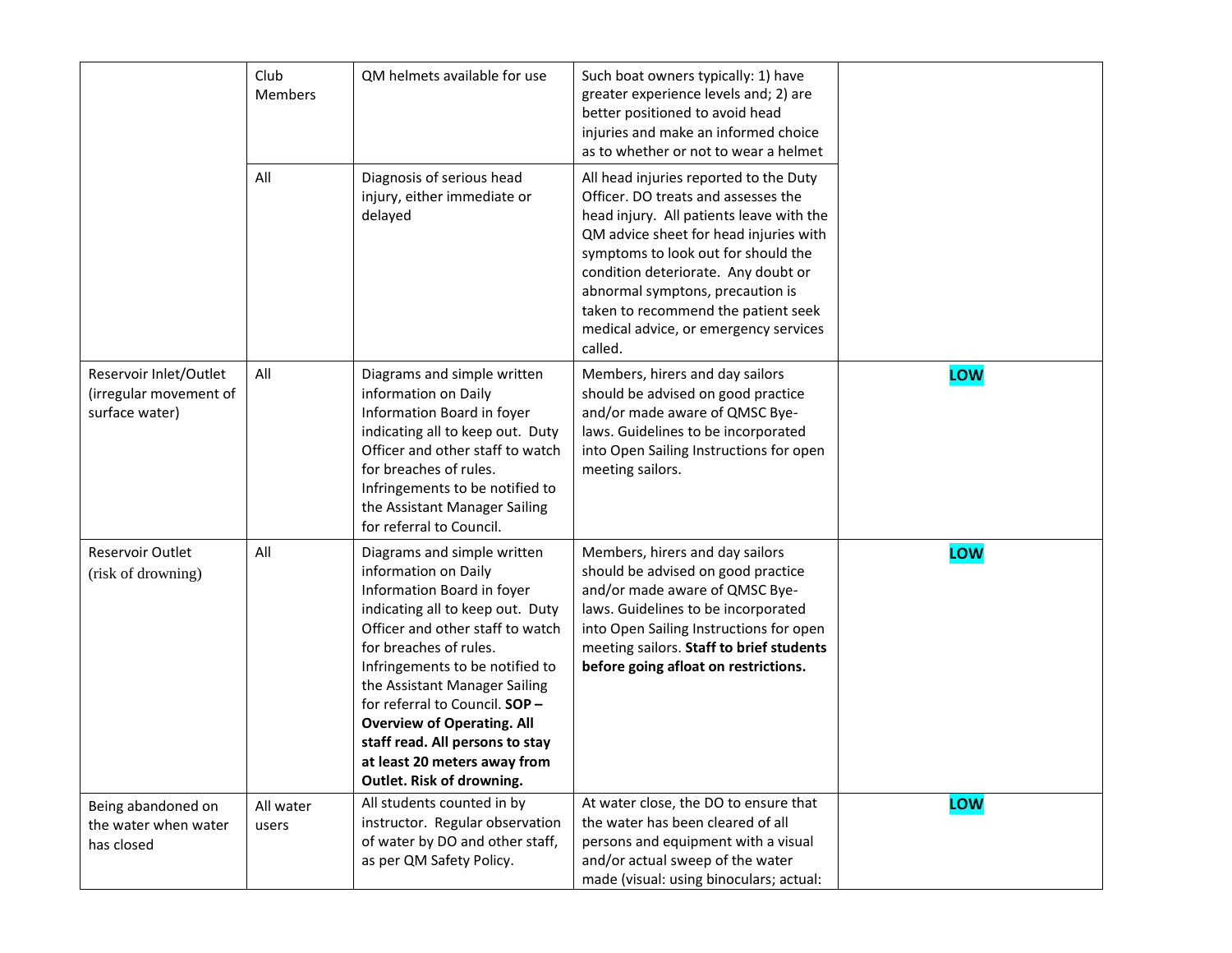|                         |                    |                                                                                                                                                                                 | driving around the perimeter of the<br>water in a powerboat)                                                                                                                                                       |            |
|-------------------------|--------------------|---------------------------------------------------------------------------------------------------------------------------------------------------------------------------------|--------------------------------------------------------------------------------------------------------------------------------------------------------------------------------------------------------------------|------------|
| Lightning strike        | All water<br>users | Students to be removed from<br>the water (when an electrical<br>storm appears to be in very<br>close proximity) and taken<br>inside the Clubhouse until the<br>storm has passed | Free-sailors should be removed from<br>the water (when an electrical storm<br>appears to be in very close proximity)<br>only if absolutely necessary and there<br>is no risk to the staff going afloat to do<br>it | LOW        |
| <b>Blue Green Algae</b> | All                | Staff/Instructors to look for and<br>report any signs of algae.                                                                                                                 | Water users to be kept away from blue<br>green algae and boats, equipment and<br>people to be washed where any<br>contact is made                                                                                  | LOW        |
| Weil's Disease          | All                | Cuts to be covered by<br>waterproof plasters                                                                                                                                    | Students encouraged to wash hands<br>and shower                                                                                                                                                                    | <b>LOW</b> |

## **Risks Ashore**

| <b>HAZARD</b>                          | <b>RISK TO</b>            | <b>CONTROLLED BY</b>                                                                                                                               | <b>FURTHER ACTION</b>                                                                                                                                                                                                    |                 |
|----------------------------------------|---------------------------|----------------------------------------------------------------------------------------------------------------------------------------------------|--------------------------------------------------------------------------------------------------------------------------------------------------------------------------------------------------------------------------|-----------------|
| Slipping On Pontoons                   | All                       | Pontoons to be kept clean as<br>far as is reasonably possible.<br>Adequate control of students<br>by instructors.                                  | Caution advised within Club Bye Laws.<br>Regular Inspection and maintenance of<br>pontoons.                                                                                                                              | LOW             |
| Slipping On Banks                      | All                       | Wet, sloping banks are<br>inherently slippery when wet.<br>Students to be cautioned by<br>instructors/staff that the banks<br>can be very slippery | Caution advised within Club Bye Laws.<br>Appropriate shoes should be worn                                                                                                                                                | <b>MODERATE</b> |
| Manual handling of<br>boats and boards | Staff/<br><b>Students</b> | Supervision/instruction in<br>correct lifting techniques. Staff<br>to stay uphill of dinghies being<br>launching down the bank                     | No lifting of boards and boats without<br>sufficient numbers of people available.<br>Instructional team to advise on this.<br>Drag winches and platform hoists<br>available to all (prior training needed<br>before use) | LOW             |
| Slipping on Internal<br><b>Stairs</b>  | All                       | Non-slip edging to stairs in<br>place.                                                                                                             | Dripping wet clothing not permitted<br>upstairs. Staff to monitor puddles and<br>clear up/put signs up where<br>appropriate                                                                                              | LOW             |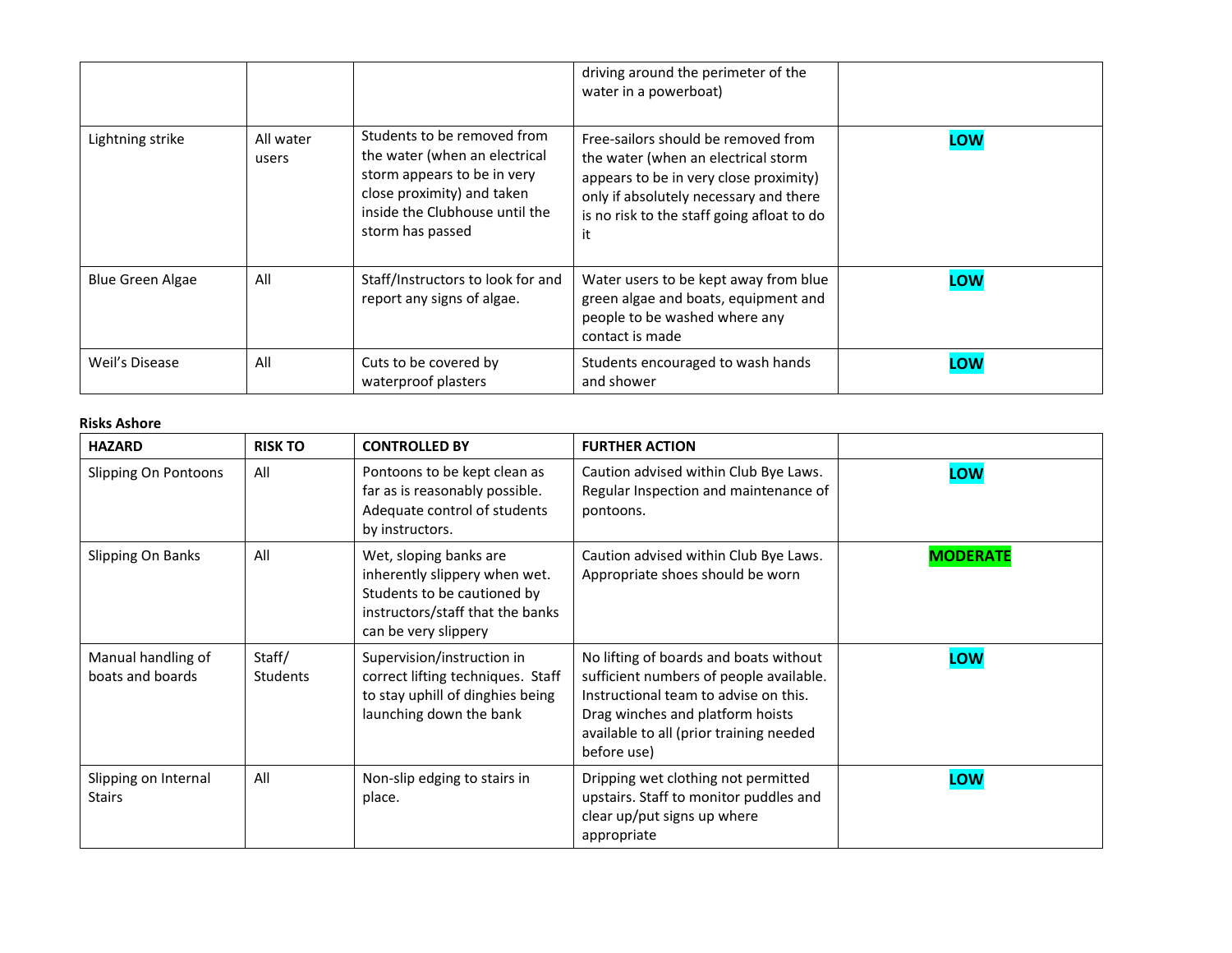| Fire                     | All             | Fire alarm fitted, inspected and<br>serviced. Weekly testing of<br>alarm<br>Fire extinguishers inspected<br>and serviced regularly | Staff trained in fire drills - procedure<br>in SOPs                                                                                                                          | LOW |
|--------------------------|-----------------|------------------------------------------------------------------------------------------------------------------------------------|------------------------------------------------------------------------------------------------------------------------------------------------------------------------------|-----|
| <b>Bomb Alert</b>        | All             | Alarm signal                                                                                                                       | Staff trained in bomb alert procedure -<br>procedure in SOPs                                                                                                                 | LOW |
| Icing on external stairs | All             | Gritting and salting when<br>required                                                                                              |                                                                                                                                                                              | LOW |
| Top box stairs           | All             | No access sign and gate kept<br>closed                                                                                             | Only staff normally allowed access                                                                                                                                           | LOW |
| <b>Medical Ailments</b>  | <b>Students</b> | Refer to First aid trained staff                                                                                                   | Completion of 'Health & Water-<br>confidence Declaration' form for all<br>QMSC students. All qualified<br>Instructors to maintain a valid indate<br>first aid qualification. | LOW |

## **Risks Associated with Use of Equipment**

| <b>HAZARD</b>        | <b>RISK TO</b>              | <b>CONTROLLED BY.</b>                                                                                 | <b>FURTHER ACTION</b>                                                                                                         | <b>Risk Category</b> |
|----------------------|-----------------------------|-------------------------------------------------------------------------------------------------------|-------------------------------------------------------------------------------------------------------------------------------|----------------------|
| <b>Boat Hoists</b>   | All                         | Instruction in use and care of<br>equipment given to users.<br>Regular inspection and<br>maintenance  | Immediate reporting of faults with<br>equipment isolation instructions to<br>staff when faults reported. Procedure<br>in SOPs | LOW                  |
| Drag Winch           | All                         | Instruction in use and care of<br>equipment given to users.<br>Regular inspection and<br>maintenance  | Immediate reporting of faults with<br>equipment isolation instructions to<br>staff when faults reported. Procedure<br>in SOPs | LOW                  |
| <b>Boat Gantries</b> | All                         | Instruction in use and care of<br>equipment given to users.<br>Regular inspection and<br>maintenance. | Immediate reporting of faults with<br>equipment isolation instructions to<br>staff when faults reported.                      | LOW                  |
| Electrical equipment | All                         | Instruction in use and care of<br>equipment given to users<br>Annual PAT testing of<br>equipment.     | Regular maintenance of equipment<br>and reporting of faults                                                                   | LOW                  |
| Use of VDUs          | Office Staff                | Limiting usage, regular breaks<br>and eye tests                                                       | Regular maintenance of equipment<br>and reporting of faults                                                                   | LOW                  |
|                      | Casual Office<br>assistants | Limiting usage, regular breaks                                                                        | Regular maintenance of equipment<br>and reporting of faults                                                                   |                      |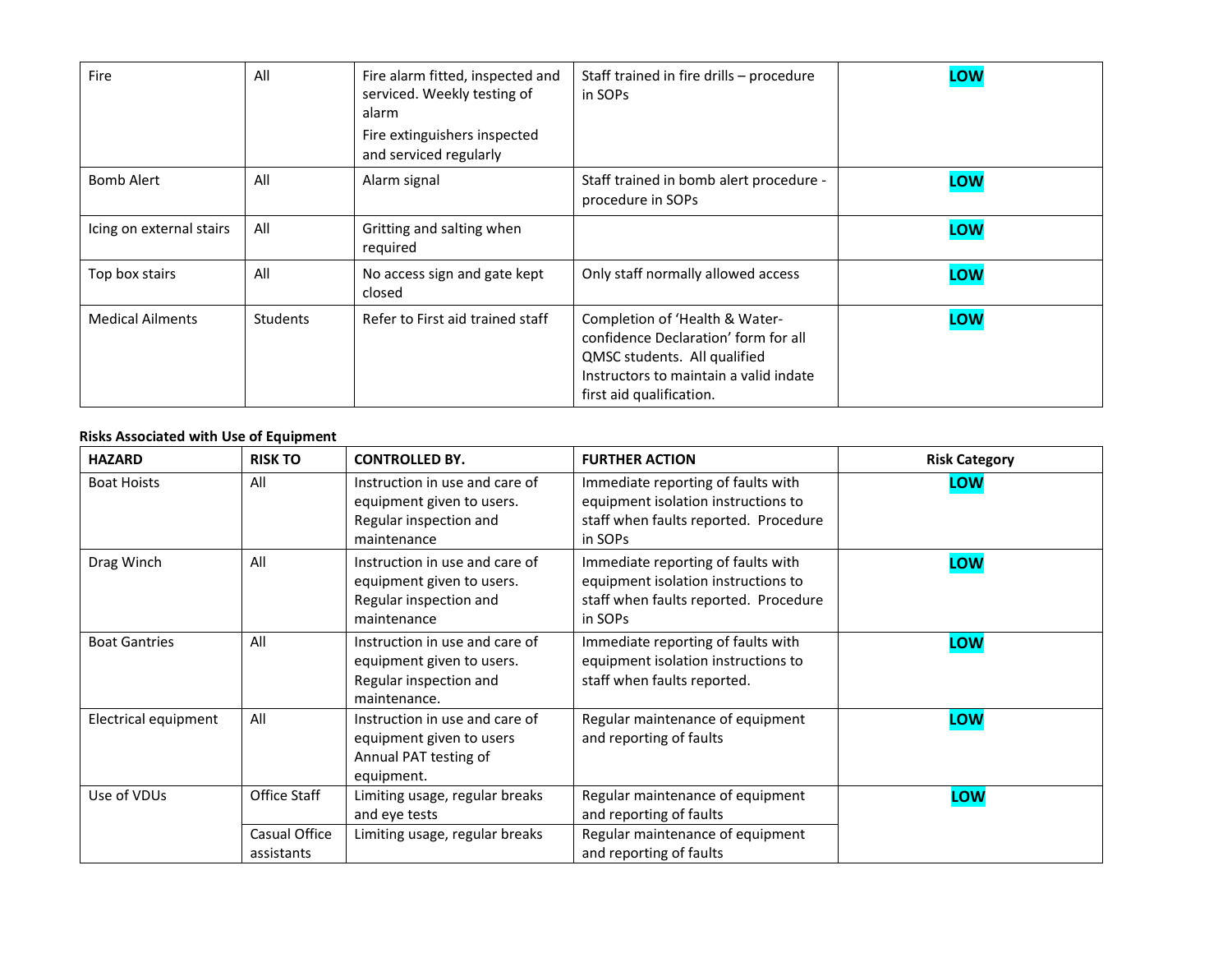| Staff workstations | Office Staff | Training and advice to staff on<br>appropriate considerations in<br>body posture.<br>Investigation of any reports of<br>injury attributable to<br>workstation posture. | Inspection of staff at their<br>workstations                | LOW |
|--------------------|--------------|------------------------------------------------------------------------------------------------------------------------------------------------------------------------|-------------------------------------------------------------|-----|
| Cleaning machinery | Staff        | Instruction in use and care of<br>equipment given to users.                                                                                                            | Regular maintenance of equipment<br>and reporting of faults | LOW |

### **Staff Risks During Maintenance**

| <b>HAZARD</b>           | <b>RISK TO</b> | <b>CONTROLLED BY.</b>                                                                                  | <b>FURTHER ACTION</b>                                            | <b>Risk Category</b> |
|-------------------------|----------------|--------------------------------------------------------------------------------------------------------|------------------------------------------------------------------|----------------------|
| <b>Manual Handling</b>  | Staff          | TBC.                                                                                                   | Staff to only attempt lifts if adequate<br>numbers present.      | LOW                  |
|                         | Bosun          | Training in use of lifting<br>equipment for heavy engines                                              | Staff to only attempt lifts if adequate<br>numbers present.      |                      |
|                         | Staff          | Only 6 and 9.9 HP engines to be<br>lifted - and lifted by winch and<br>trolley only. Procedure in SOPs | Training in use of engine trolleys and<br>engine winch.          |                      |
| Chemicals               | Staff          | Trained or supervised use only                                                                         | COSHH details to be provided to users                            | LOW                  |
| <b>Repair Materials</b> | Staff          | Trained or supervised use only                                                                         | COSHH details to be provided to users                            | LOW                  |
| Use of Power Tools      | Staff          | Trained or supervised use only                                                                         | Staff training in use of tools by<br>experienced member of staff | LOW                  |

# **Additional Risks in Relation to the Instruction and site use by Disabled Persons**

| <b>HAZARD</b>                                              | <b>RISK TO</b>                   | <b>CONTROLLED BY.</b>                                                                                                                                                                                                           | <b>FURTHER ACTION</b>                                                                                                    | <b>Risk Category</b> |
|------------------------------------------------------------|----------------------------------|---------------------------------------------------------------------------------------------------------------------------------------------------------------------------------------------------------------------------------|--------------------------------------------------------------------------------------------------------------------------|----------------------|
| All risks with Disabled<br>sailors on and off the<br>water | QM Helpers and<br><b>Sailors</b> | Adequate briefing and<br>inspection before going<br>afloat. Duty Officer to take<br>decisions as to where and<br>when to sail and co-<br>ordinate supervised sailing.<br>Sailability Ops Lead to be<br>present and assess risks | All helpers to attend Disability<br>Awareness Training.<br>All power boat drivers to attend First<br><b>Aid Training</b> | LOW                  |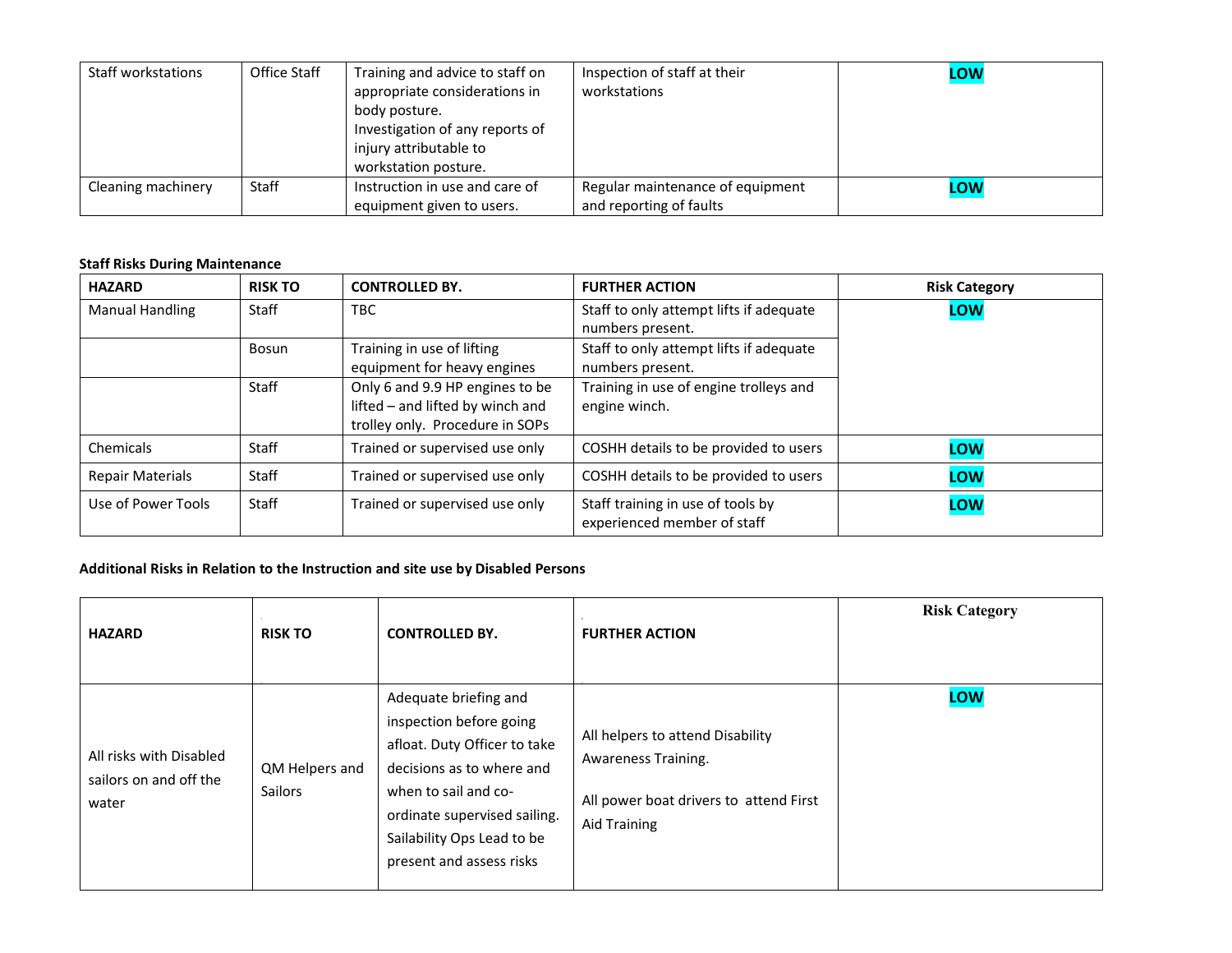| Drowning: falling off<br>pontoon | Disabled sailors/<br>students | QM helpers and visiting<br>carers must supervise at all<br>times. Sweep pontoon and<br>approach ramp clean<br>before session. Personal<br>Floatation Device (PFD) to<br>be worn at all times when<br>below the rim of reservoir<br>(includes on pontoon) | All Sailability lifejackets to be inflated<br>and checked annually. All PFDs to be<br>inspected visually before use and<br>fitted correctly. Each disabled<br>participant to be assessed as to<br>whether he/she should wear a<br>buoyancy aid or lifejacket as per the<br>QM Sailability SOPs. | <b>MODERATE</b> |
|----------------------------------|-------------------------------|----------------------------------------------------------------------------------------------------------------------------------------------------------------------------------------------------------------------------------------------------------|-------------------------------------------------------------------------------------------------------------------------------------------------------------------------------------------------------------------------------------------------------------------------------------------------|-----------------|
| Drowning: falling out of<br>boat | Disabled sailors/<br>students | QM helpers to supervise<br>disabled boat crews at all<br>times from dedicated safety<br>boat unless agreed that QM<br>staff are providing cover                                                                                                          | Observation of craft sailing from shore<br>at all times, especially when QM staff<br>are providing on water cover. PFDs or<br>life jackets to be worn at all times in<br>boat.                                                                                                                  |                 |
| Drowning: swamping               | Disabled sailors/<br>students | Adequate personal<br>buoyancy to be<br>wornseiHelpers briefed to<br>check bungs before launch.<br>QM<br>Helpers to supervise<br>disabled boat crews at all<br>times from dedicated safety<br>boat.                                                       | Buoyancy of craft to be regularly<br>checked (VT to investigate minimum<br>requirement)                                                                                                                                                                                                         |                 |
| Drowning: inversion              | Disabled sailors/<br>students | Sailability Ops Lead to<br>ensure masthead floatation<br>fitted at all times to boats<br>without a weighted keel or<br>centre-plate. Locking<br>devices on lifting keels to<br>remain securely fastened in<br>the down position after                    | Only dinghies not liable to inversion to<br>be used for disabled students under<br><b>RYA Level 2</b>                                                                                                                                                                                           |                 |